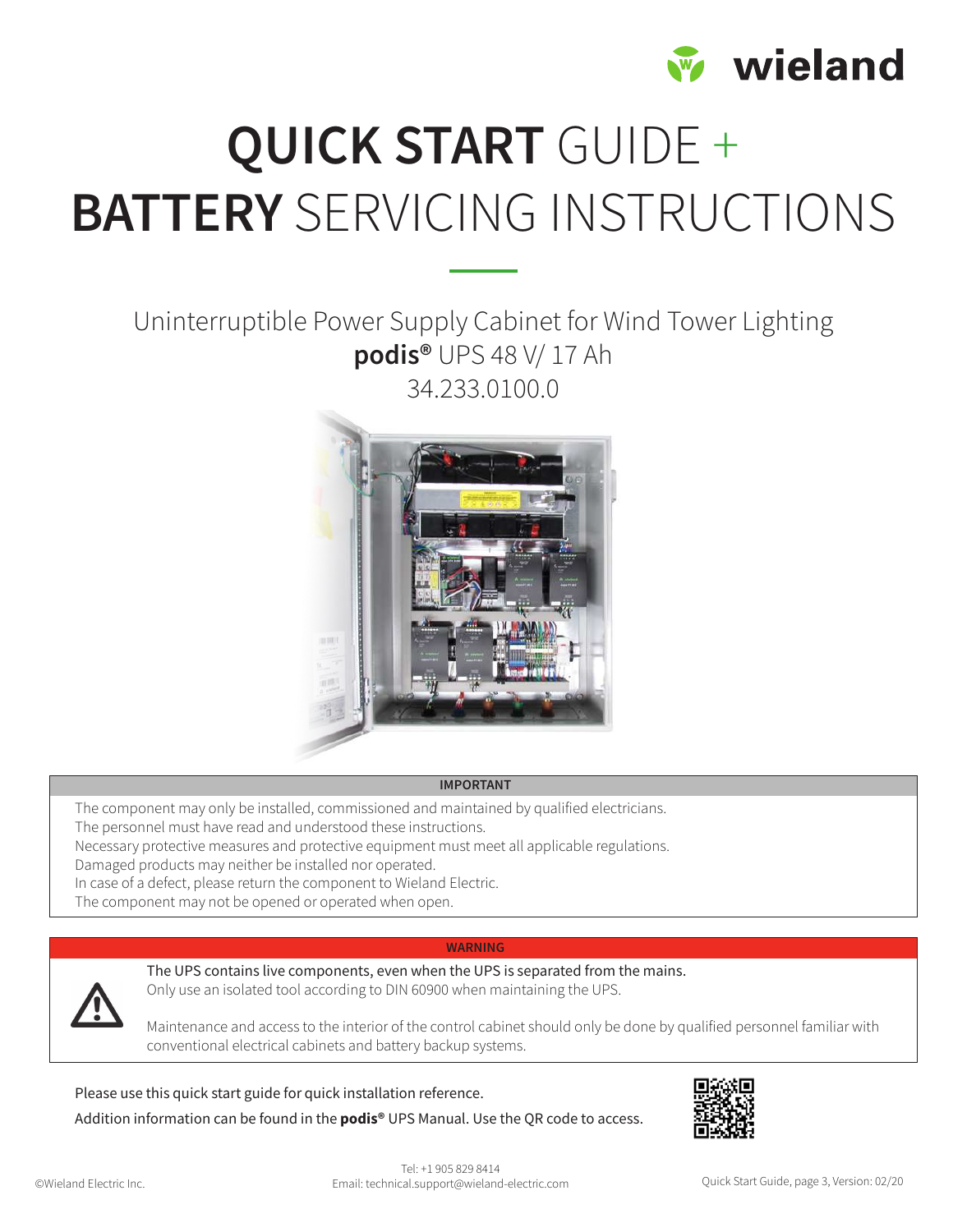# QUICK START



#### 1. INSTALL BATTERIES

This product uses Yuasa NP18-12B or similar recheargable lead acid battery. Batteries are not included with the product. Please install batteries according to directions (next page) before using the product.

#### 2. INSTALL DC FUSES FROM HARDWARE KIT

The DC fuses for F5 and F6 are not installed when delivered from the factory. They are included in the **hardware kit** (photo) and should be installed at start-up.

#### 3. TURN BREAKER TO THE "ON" POSITION

#### 4. PLUG MATING CONNECTORS

For any lost or damaged pieces please order a new hardware kit from Wieland. Tel: +1 905 829 8414 Email: technical.support@wieland-electric.com

## BATTERY INSTALLATION, CHANGE & MAINTENANCE

The battery (Yuasa NP18-12B or similar) is a rechargeable lead-acid battery. The manufacturer's data sheet provides additional information and maintenance notes.

The batteries require periodic maintenance and service. The capacity of the batteries decreases over time, charging cycles and under high and low temperatures. In order to maintain a sufficient battery charge to operate the emergency light and other emergency functions reliably when needed. To determine the replacement intervals, consult the battery manufacturer's data sheet.

#### CAUTION

• Disconnect the battery before performing maintenance on or replacing the battery.

• Disconnect light control (green connector), AC power black connector, open fuses F5 and F6 and disconnect both pluggable connectors from the UPS 24-960 UPS controller before servicing the batteries and UPS side of the cabinet. • Exercise caution with wires, tools and the battery shelf to avoid inadvertent contact and short circuits between battery terminals of different potentials.

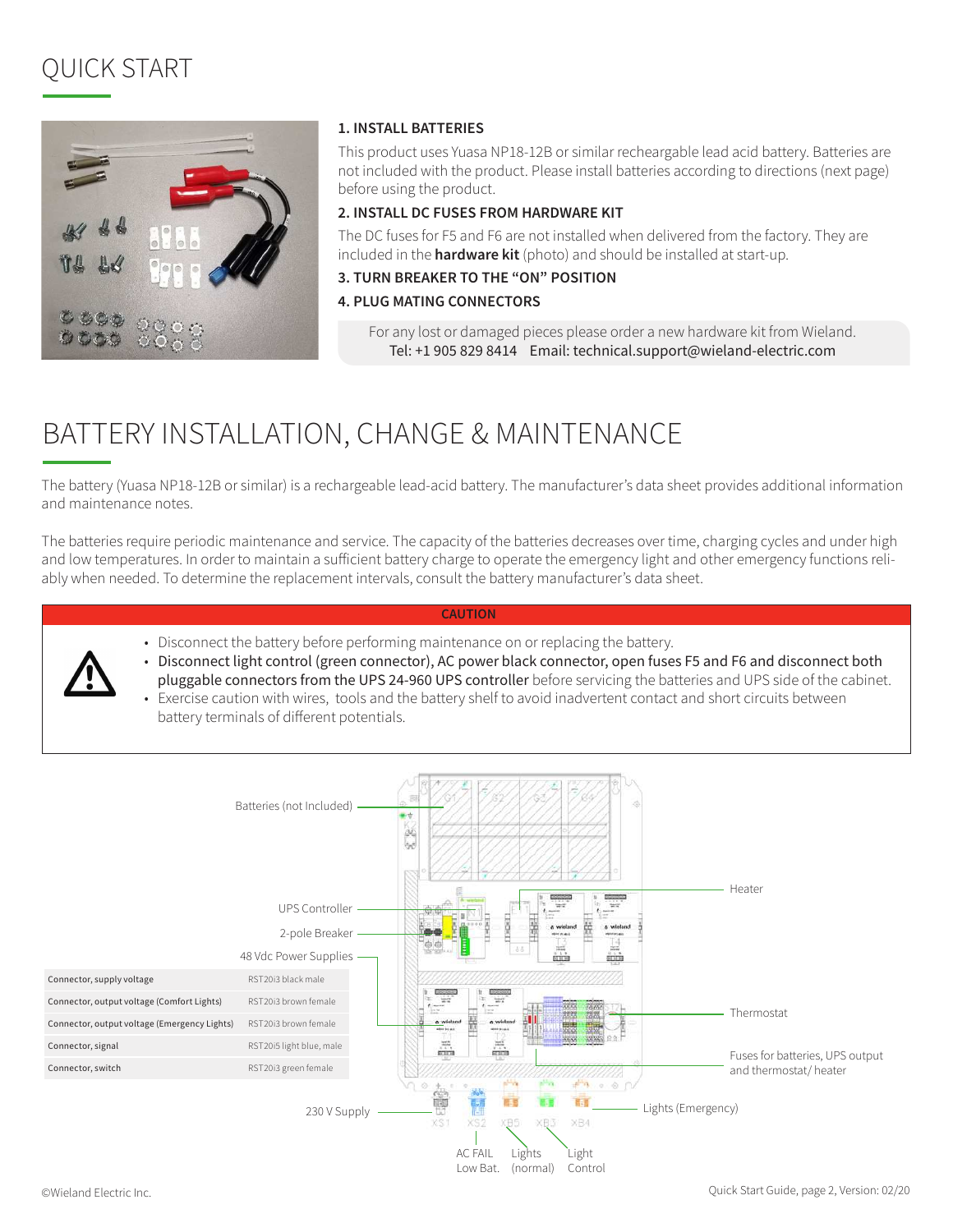# BATTERY INSTALLATION STEPS



• Slotted screwdriver or 1/4" driver with torque measurement set to 18 lb-in (2.0Nm).

Required Tools: • 11/32" wrench or socket.



Battery Connection Diagram



Install quick connect tabs to battery terminals. Note the order of the screw, lock washers, quick connect tab and battery terminal, as shown in the picture.

Tighten the screw to 2.0Nm (18 lb-in) using a 1/4" socket or slotted screwdriver. Use an 11/32" to hold the nut if required.

Ensure that the tab is vertical in order to connect easily to the plugs.



After quick connect tabs are installed, place batteries in the battery shelf.

Mind the orientation of the battery terminals. The label on the battery retaining bar can be used as a reminder of the required orientation.

Place the battery temperature sensor between the two center batteries. The sensor should be in the middle of the batteries to get an accurate reading. Use electrical tape or the adhesive strip in the hardware kit to secure the sensor in place.



Reinstall battery retaining bar and secure in place.

CAUTION: Exercise care with battery wires to avoid inadvertent contact and short circuits between battery terminals of different potentials.



Reinstall the battery lead wires to G1+, G2-, G3+ and G4-. Use the wire labels and battery retaining bar label

Reinstall the wire jumpers between batteries G1 and G2, and between G3 and G4.



Ensure all battery connector tabs are covered properly with their rubber covers.



Replug BOTH green connectors to the UPS 24-960 controller.

Close fuse terminals F5 and F6 Reconnect AC power using the black connector (XS1) Reconnect the lights by plugging in the green connector (XB3).

### BATTERY REMOVAL

When replacing batteries, follow these steps in reverse to remove the old batteries.

 Remove the quick connect tabs from the old batteries and install on the new ones.